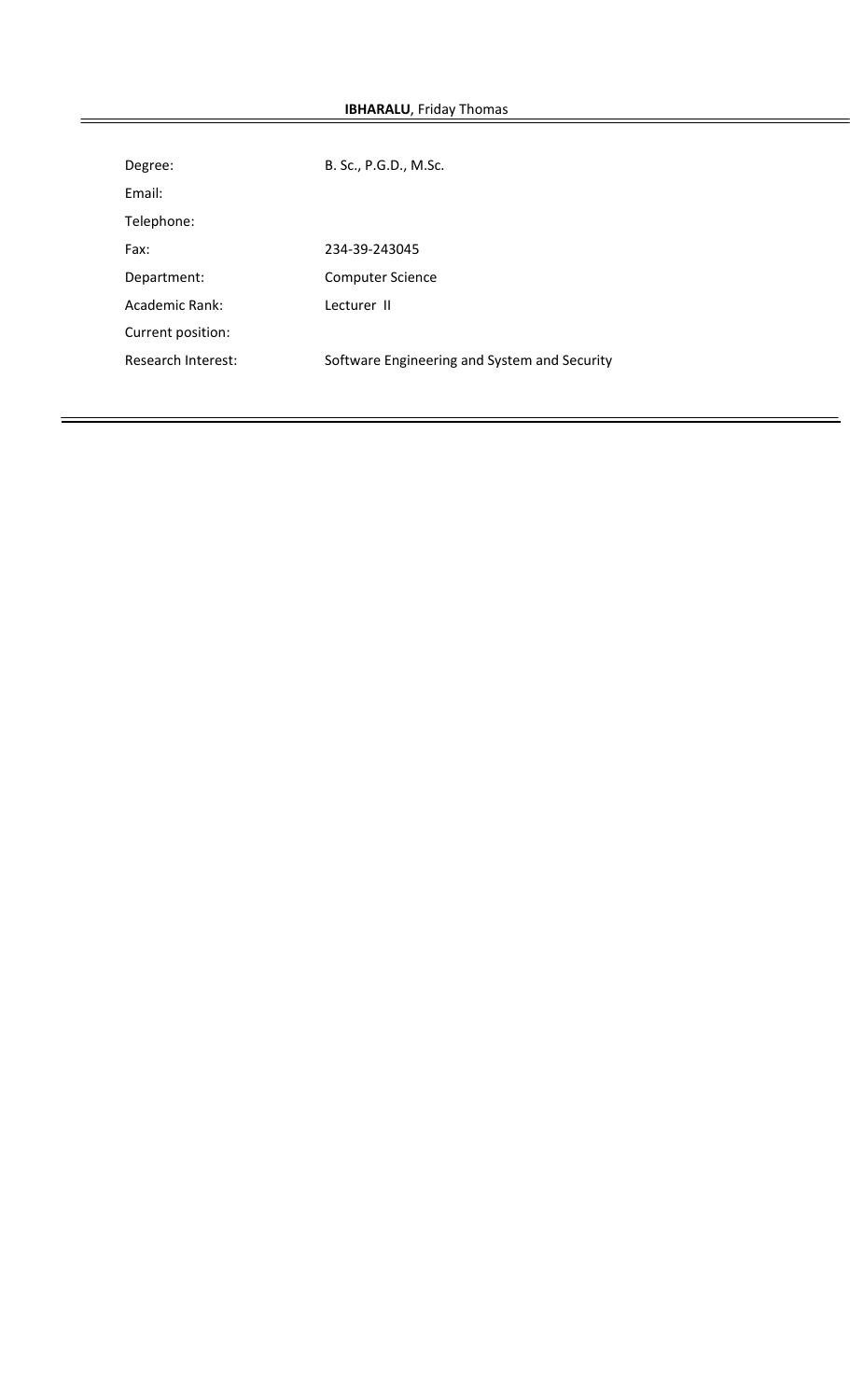### **ACADEMIC DEGREES WITH DATE**

| • B. Sc. (HON), INDUSTRIAL MATHEMATICS  | $\overline{\phantom{a}}$ | 1988. |
|-----------------------------------------|--------------------------|-------|
| • POSTGRADUTE DIPLOMA, COMPUTER SCIENCE | $\sim$ 100 $\mu$         | 1993. |
| • M. Sc. COMPUTER SCIENCE               | $\sim$ 100 $\mu$         | 1998. |

# **INSTITUTIONS ATTENDED WITH DATE**

| • UNIVERSITY OF BENIN, NIGERIA | $\overline{\phantom{a}}$ | 1988 |
|--------------------------------|--------------------------|------|
| • UNIVERSITY OF BENIN, NIGERIA | $\overline{\phantom{a}}$ | 1992 |
| • UNIVERSITY OF LAGOS, NIGERIA | $\overline{\phantom{a}}$ | 1997 |

### **MEMBERSHIP OF PROFESSIONAL BODIES**

- NIGERIA COMPUTER SOCIETY (NCS)
- INSTITUTE OF CHARTERED ACCOUNTANTS OF NIGERIA (ICAN)

# **PRIZES, HONOURS, NATIONAL AND INTERNATIONAL RECOGNITIONS.**

### **COURSES TAUGHT**

# **RESEARCH CONDUCTED**

# **PUBLICATIONS**

### PUBLISHED PAPERS

- (i) Ibharalu, F. T. and Akinwale, A. T., *Multi‐level hash tables with multi‐hash functions*, ASSET, An International Journal, series B, vol.2, Nov. 2003, pg  127‐140.
- (ii) Ibharalu, F. T. and Dawodu, G. A., *Case Base Reasoning in Public Health Delivery: Airborne fungi identification,* Proceeding of2nd Conference on Science and National Development, UNAAB, Abeokuta (2006).